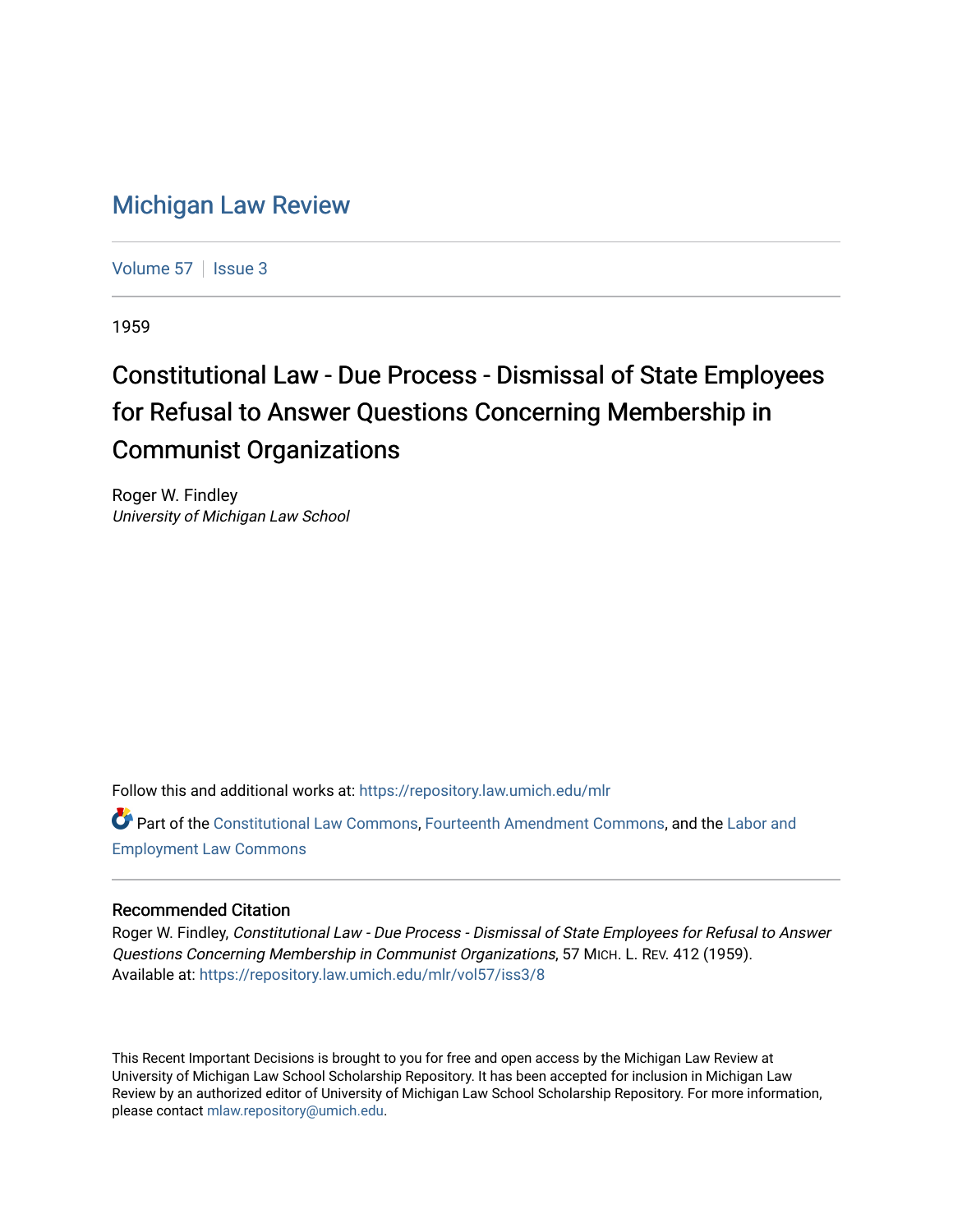CONSTITUTIONAL LAW-DUE PROCESS-DISMISSAL OF STATE EMPLOYEES FOR REFUSAL To ANSWER QUESTIONS CONCERNING MEMBERSHIP IN COM-MUNIST ORGANIZATIONS-In companion cases state employees of Pennsylvania and New York were dismissed on grounds of "incompetency"1 and "doubtful trust and reliability"2 for refusing to answer questions by superiors concerning membership in communist organizations. Petitioner Beilan also invoked the Fifth Amendment at a hearing by a congressional investigating committee between the time he refused to answer his superior and the time he was dismissed. Appellant Lerner had invoked the Fifth Amendment when he refused to answer the questions asked by city officials. The highest courts of the states upheld the dismissals, making it clear that they were based on refusal to respond to proper inquiry and not on disloyalty inferred from invocation of the Fifth Amendment. On certiorari to the United States Supreme Court from the Supreme Court of Pennsylvania, *held,* affirmed, four justices dissenting.<sup>3</sup>

3 Chief Justice Warren, joined by Justices Black and Douglas, dissented on the grounds

<sup>1</sup> Incompetence was one of seven valid causes for dismissal of a tenure teacher. Pa. Stat. Ann. (Purdon, 1950; Supp. 1957) tit. 24, §11-1122.

<sup>2</sup> Dismissal was based on the Security Risk Law, 65 **N.Y.** Consol. Laws (McKinney, 1949; Supp. 1958) §§1101-1108.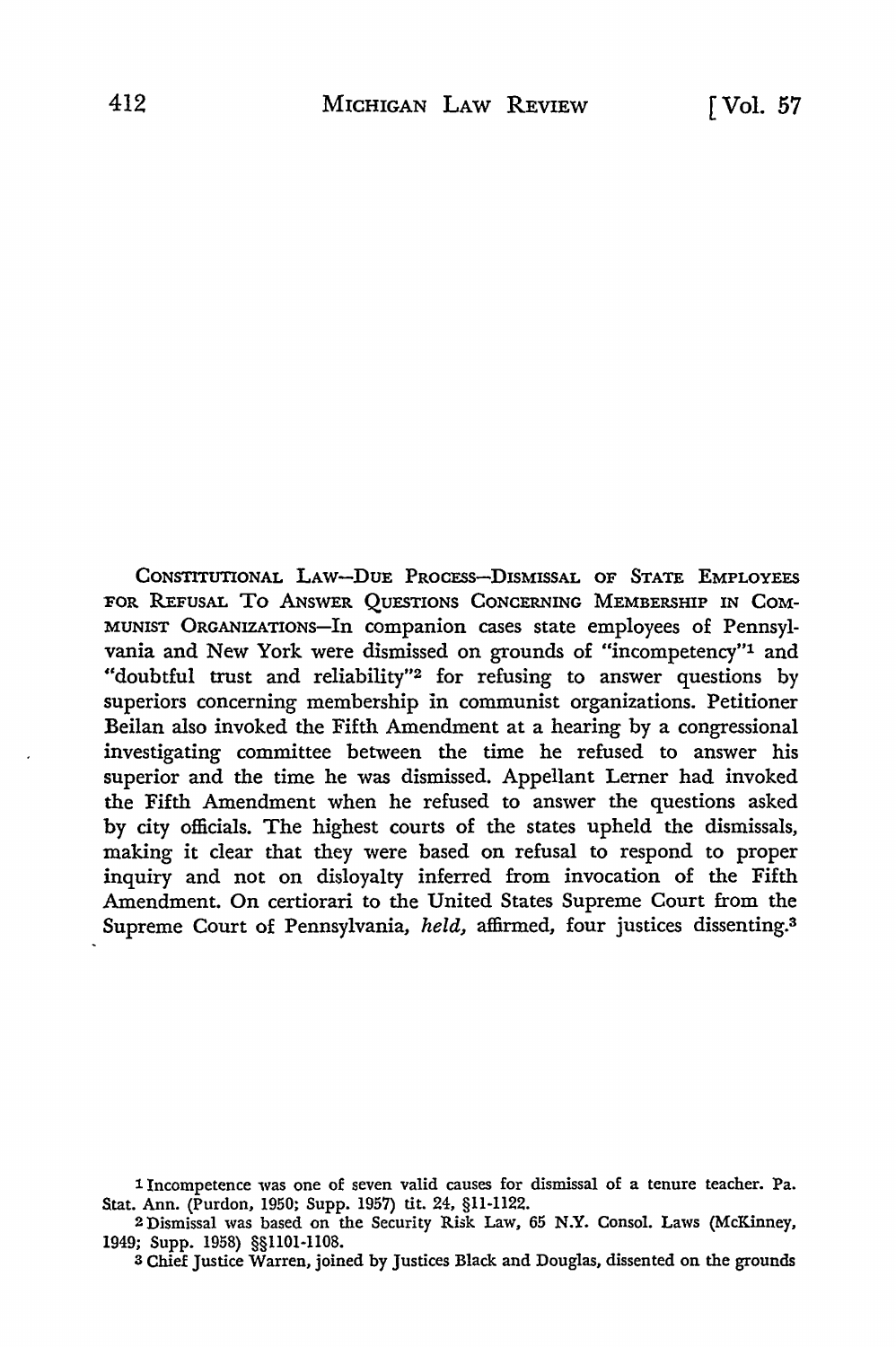There is no denial of due process in the dismissal of a teacher for "incompetency" because of refusal to answer questions pertaining to fitness. *Beilan v. Board of Education,* 357 U.S. 399 (1958). On appeal to the United States Supreme Court from the Court of Appeals of New York, treated as certiorari, *held,* affirmed, four justices dissenting.4 Invocation of the Fifth Amendment does not preclude a state from dismissing for "doubtful trust and reliability" an employee who fails to respond to proper inquiry. There was no constitutional violation in the dismissal on the stated grounds. *Lerner v. Casey,* 357 U.S. 468 (1958).

States and their subdivisions may establish qualifications for employment, but they may not dismiss employees for failure to comply with terms which are unreasonable or discriminatory.<sup>5</sup> A state may dismiss an employee who refuses to indicate whether he has ever been a member of a communist organization.6 A state employee is denied due process, however, when dismissed for failure to take an oath denying membership in subversive organizations if knowledge of the nature and purpose of the organization at the time of membership is not a necessary requirement.<sup>7</sup> Although the Fifth Amendment privilege against self-incrimination cannot be asserted in a state proceeding,8 the Court in *Slochower v. Board of Higher Education9* held that dismissal of an employee solely because of his invocation of the Fifth Amendment before a congressional investigating committee was unreasonable and arbitrary and therefore a violation of due process under the Fourteenth Amendment. If the state courts' findings of fact are accepted in the principal cases, two elements are here present, the absence of which motivated the Court to set aside the dismissal in *Slochower.* First, the employees were given notice that refusal to answer could lead to dismissal and were given opportunities for formal hearings. Thus the elemental requirements of procedural due process were satisfied.10 Second, the dismissals were based not on inferences of

that the plea of the Fifth Amendment was inextricably involved in the dismissal. Justice Douglas, joined by Justice Black, dissented on the ground that the decisions make fitness for public office turn on political beliefs rather than proven ability. Justice Brennan dissented on the ground that the employee in fact had been branded disloyal without due process.

<sup>4</sup>Justice Douglas, joined by Justice Black, and Justice Brennan, joined by Chief Justice Warren, dissented respectively on the grounds stated in note 3 supra.

<sup>5</sup> See Slochower v. Board of Higher Education, 350 U.S. 551 at 555 (1956).

<sup>6</sup>Garner v. Board of Public Works, 341 U.S. 716 (1951). It should be noted that the employee in Garner did not invoke the Fifth Amendment.

7 Wieman v. Updegraff, 344 U.S. 183 (1952). See Gcrende v. Board of Supervisors, 341 U.S. 56 (1951), and Garner v. Board of Public Works, note 6 supra.

8 Knapp v. Schweitzer, 357 U.S. 371 (1958); Adamson v. California, 332 U.S. 46 (1947); Twining v. New Jersey, 211 U.S. 78 (1908).

9 Note 5 supra. No rational inference of guilt was said to be possible from an invocation of the Fifth Amendment. But see Faxon v. School Committee of Boston, 331 Mass. 531, 120 N.E. (2d) 772 (1954). See 44 A.L.R. (2d) 789 (1955).

10 The Court in Slochower, note 5 supra, at 559, stated that the employee's "summary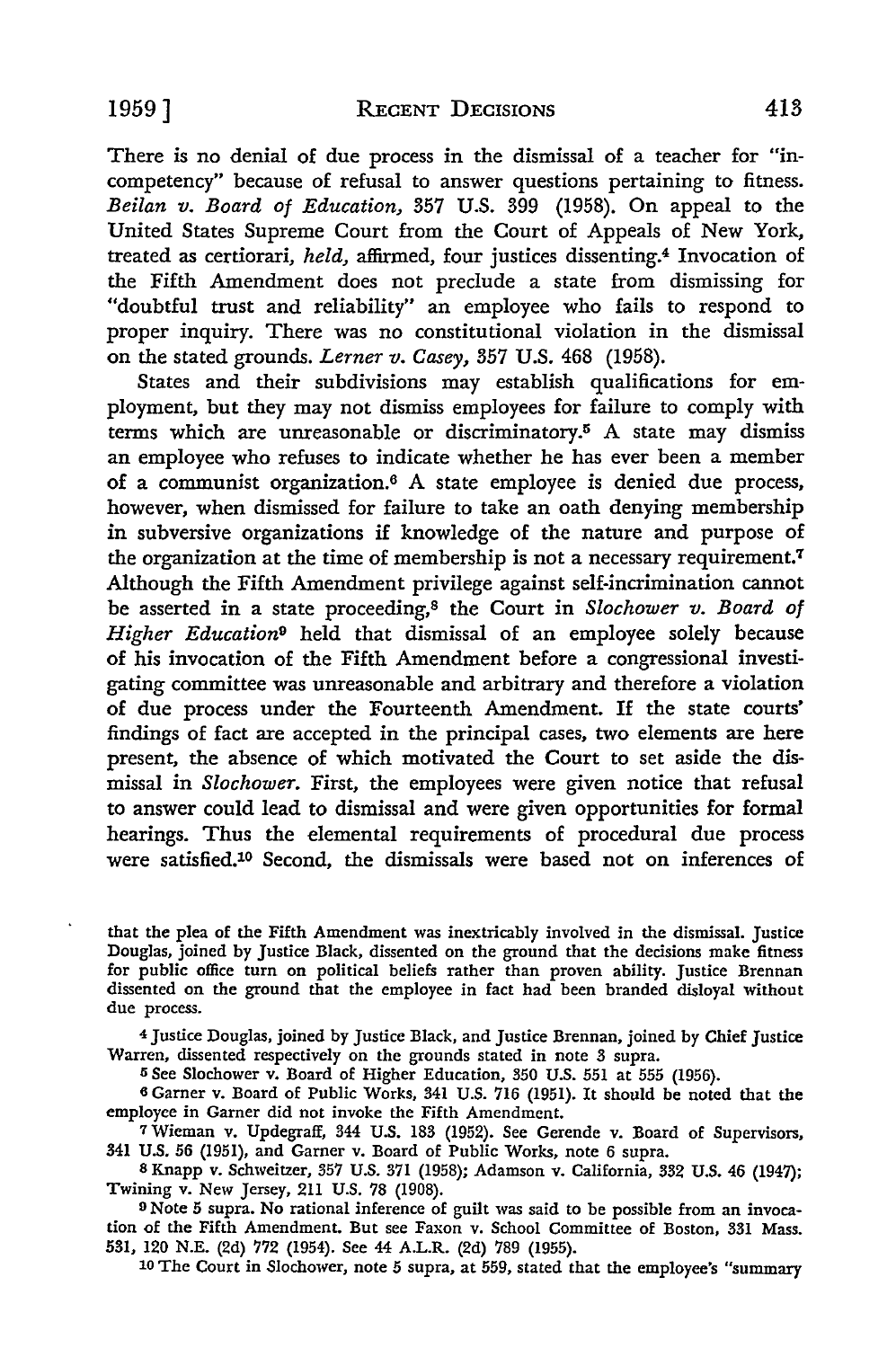disloyalty but on the refusal, in itself, to answer proper questions. The majority opinions in the instant cases were quite careful to point out that the *designated* bases for the discharges did not violate due process. Thus the state's characterization of the grounds for dismissal becomes extremely critical. The important issue in these cases must then be whether the Supreme Court should accept the findings of the state courts that the dismissals were based on evidence sufficient to show "incompetency" or "doubtful trust and reliability."11 It has been indicated that the Supreme Court will review the findings of a state court on questions of fact where a federal right has been denied as a result of a finding shown by the record to be without evidence to support it, and where a conclusion of law as to a federal right is so intermingled with the findings of fact as to make it necessary, in order to pass upon the federal question, to analyze the facts.12 Recently the Court has extended this willingness to review findings of fact where it is asserted that a person has been deprived by a state court of a "fundamental" right secured by the Fourteenth Amendment.13 In *Konigsberg v. State Bar of California,1*4 where an applicant for admission **to** the state bar refused to answer questions concerning his communist affiliations, the Supreme Court reversed the state court and on a re-examination of the record held that there was not sufficient evidence to support a finding that the applicant had failed to establish his "good moral character." Yet the majority of the Court in *Konigsberg* made it clear that it did not consider the question there before it to be whether mere refusal to answer such questions would constitute a sufficient basis for denial of admission to the bar.15 It may be that the thorough review of the record in *Konigsberg* was compelled by the sidestepping of the "mere refusal" issue.<sup>16</sup> In the instant cases, once the Court accepted the

dismissal'' violated due process. See concurring opinion of Justice Frankfurter in Joint Anti-Fascist Refugee Committee v. McGrath, 341 U.S. 123, 160-174 (1951), and Hagar v. Reclamation District No. 108, 111 U.S. 701 at 708 (1884).

<sup>11</sup>In this connection the dissenting opinion of Justice Brennan should be considered. It was his contention that the employees were in fact discharged because of disloyalty, and that there was no evidence in the record to sustain such a conclusion.

12 United Gas Co. v. Texas, 303 U.S. 123 at 143 (1938); Norris v. Alabama, 294 U.S. 587 at 590 (1935); Northern Pac. Ry. Co. v. North Dakota, 236 U.S. 585 at 593 (1915); Creswill v. Knights of Pythias, 225 U.S. 246 at 261 (1912).

13 Konigsberg v. State Bar of California, 353 U.S. 252 (1957); Schware v. Board of Bar Examiners of State of New Mexico, 353 U.S. 232 (1957); Craig v. Harney, 331 U.S. 367 (1947). Cases involving coerced confessions represent one specific area. See, e.g., Gallegos v. Nebraska, 342 U.S. 55 (1951); Watts v. Indiana, 338 U.S. 49 (1949).

14 Note 13 supra.

<sup>15</sup>Justice Black stated in his majority opinion in the Konigsberg case, note 13 supra, at 261: "If and when a State makes failure to answer a question an independent ground for exclusion from the Bar, then this Court, as the cases arise, will have to determine whether the exclusion is constitutionally permissible."

16 See the dissenting opinion of Justice Harlan in the Konigsberg case, note 13 supra, at 280. See also comment, 56 M1cH. L. REv. 415 at 420-422 (1958).